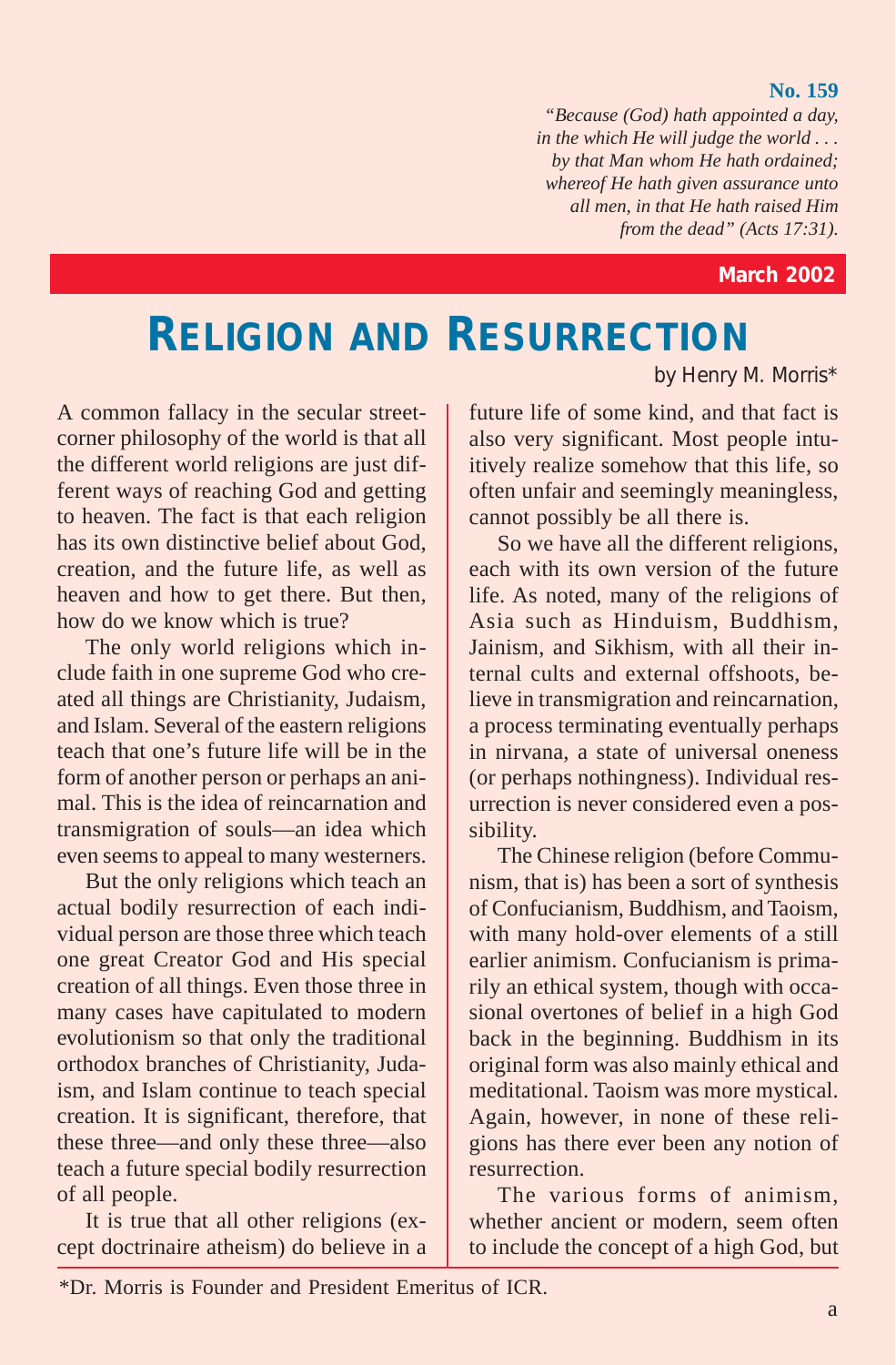one who is very distant and who is involved in individual lives mainly through a host of lesser "gods," usually understood either as benevolent or demonic spirits. This is all quite similar also to the ancient pantheistic/polytheistic religions of Babylonia, Egypt, Greece, Rome, et al.

But once again there is never in any of these the promise of individual bodily resurrection. There is commonly a belief in some sort of immortality, but never resurrection. When a loved one dies, his or her family and friends have no hope of ever seeing that one again, except possibly as a disembodied spirit somewhere.

Not so in Christianity! As the Apostle Paul urged those Christians who had suffered such losses: "Sorrow not, even as others which have no hope. For if we believe that Jesus died and rose again, . . . the dead in Christ shall rise first: Then we . . . shall be caught up together with them . . . to meet the Lord" (I Thessalonians 4:13,14,16,17). "He that believeth in me," Jesus said, "though he were dead, yet shall he live. . . . Because I live, ye shall live also" (John 11:25; 14:19).

What about the other two monotheistic religions, Islam and Judaism? These do indeed teach resurrection, at least in the orthodox form of these religions.

But they are hardly like the resurrection promised in the Bible to Christians. In the holy city where Christians will dwell, they "neither marry, nor are given in marriage" (Luke 20:35) and "there shall in no wise enter into it any thing that defileth" (Revelation 21:27). The Muslim "Paradise," on the other hand, will be a very sensual place: the men there will have free access to many "houris" or maidens of paradise, and they can marry as many as they please. They will recline on soft couches near flowing rivers, quaffing cups of wine served by their own personal virgins. There are no equivalent promises to faithful Muslim women, however: in fact, the Koran seems almost to ignore their future life.

As far as Judaism is concerned, there is little in the Old Testament concerning the future life at all. There are, however, a few clear references to a future resurrection. The prophet Daniel, for example, predicts that "many of them that sleep in the dust of the earth shall awake, some to everlasting life, and some to shame and everlasting contempt" (Daniel 12:2). Also note the prophet Isaiah's promise to the faithful in Israel: "Thy dead men shall live, together with my dead body shall they arise. Awake and sing, ye that dwell in dust: for thy dew is as the dew of herbs, and the earth shall cast out the dead" (Isaiah 26:19). There is also the promise of Hosea 13:14: "I will ransom them from the power of the grave; I will redeem them from death: I will be thy plagues; O grave, I will be thy destruction." And of course, there is the wonderful assurance in the very ancient record of Job: "For I know that my redeemer liveth, and that He shall stand at the latter day upon the earth: . . . yet in my flesh shall I see God: Whom I shall see for myself, and mine eyes shall behold, and not another" (Job 19:25–27). Job was answering his own earlier question: "If a man die, shall he live again?" (Job 14:14).

The Old Testament answer clearly is yes—though admittedly such promises are few and far between in that portion of Scripture, and the result was that many Jews at the time of Christ believed it only superficially if at all. They seemed more concerned with the problems of their current situation, especially their subjugation to Rome, from which they were seeking deliverance.

One of the main Jewish parties, in fact, denied any future resurrection altogether and, of course, these Sadducees did all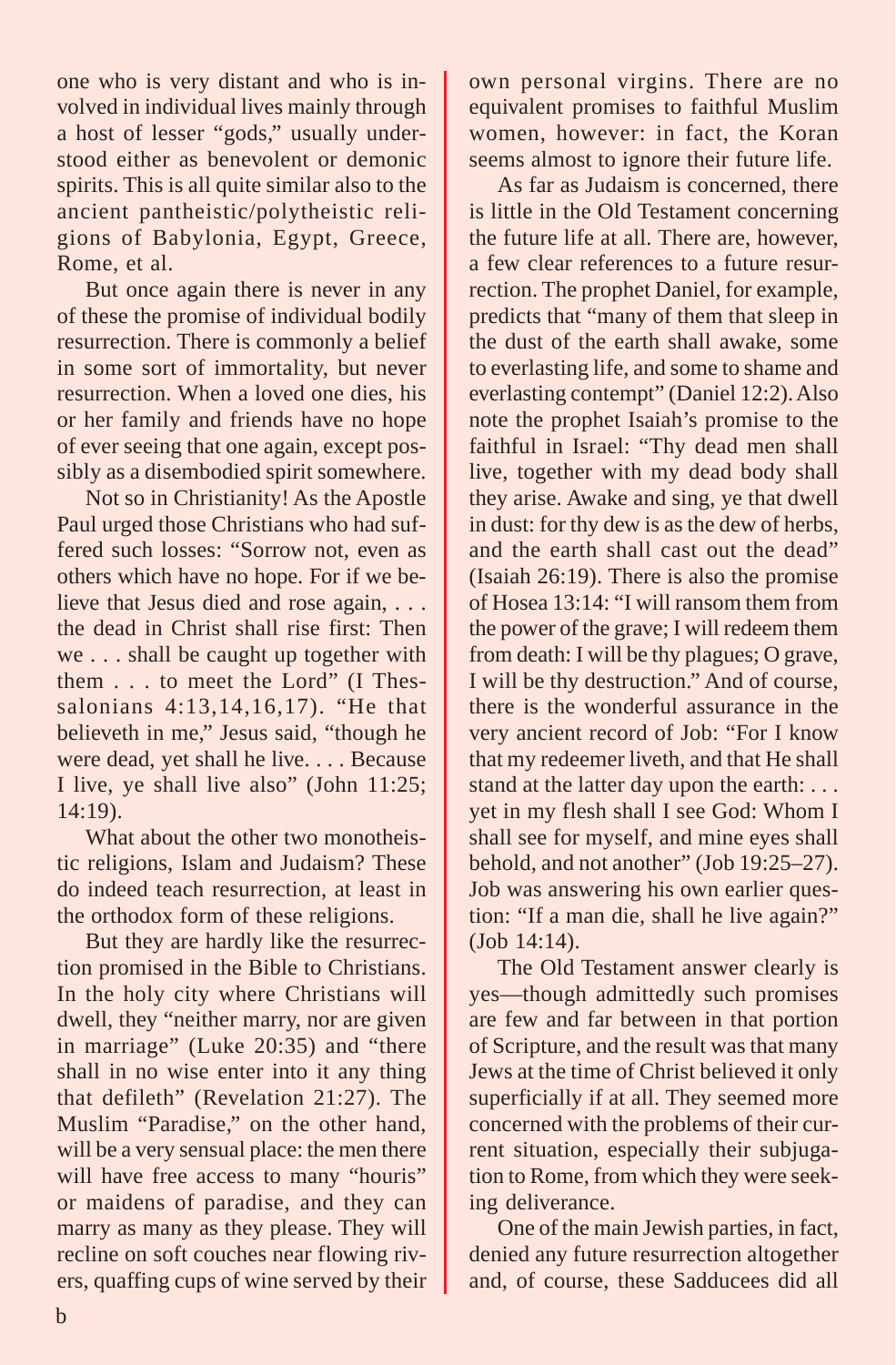they could to try to stop the preaching of Christ's resurrection. The Sadducees were not atheists, but downplayed any ideas of a future life, the reason being that the Torah had only the vaguest references to it, and they regarded these five books of Moses as the most authoritative of all. The Pharisees, on the other hand, did believe in a future resurrection and eventually became more powerful than the **Sadducees** 

As far as modern Judaism is concerned, only those known as the ultraorthodox still believe in the inerrancy of the Old Testament. The general belief of most Jews today—at least those who have not become atheistic—is that all Jews will eventually end up in heaven, perhaps after a short time in what amounts to a purgatory.

It must also be noted that, in recent years, many Jews have become Christians and often have organized themselves into Hebrew Christian churches. Such Christian Jews, of course, have come to believe also in the Christian doctrine of resurrection.

In any case, the one truth especially significant in this very brief study of comparative religion is that the promise of resurrection is found only in those faiths that are monotheistic and also believe in special creation, and only the orthodox forms of those faiths at that. It is clear too that this commonality depends largely on the fact that all three of these accept special creation because they all accept the first book of Moses as the divinely inspired record of creation.

It also is obvious that the ideas of creation and resurrection go together. The Creator had an eternal purpose in creating men and women and cannot fail in that purpose. Therefore, He is the only one who can and must overcome death. Death is the wages of sin, and must be

paid either by those who are guilty (which means all men) or by an innocent human Substitute for sinners who is Himself sinless and is willing to take their place in death. Only the Creator Himself could meet this criterion, and therefore He must become man, then die and then restore Himself to life by resurrecting Himself from the grave.

The glorious truth is that the bodily resurrection of the Word made flesh, the Lord Jesus Christ, has been shown to be a true fact of history by "many infallible proofs" (Acts 1:3), and He is the only man in all history who has thus been victorious over death and the grave.

Mohammed is dead, and so are Buddha and Confucius and Moses and all other religious founders and leaders. But Jesus Christ was living and then was dead and now is "alive for evermore" (Revelation 1:18). We need never be in doubt as to which religion is *true*. True salvation is provided only through the Lord Jesus Christ, who died for us to pay for our redemption from sin and death, and then rose again from the grave to assure us that the price has been fully settled and paid. Now, all who receive by faith this free gift of salvation can be assured that they also will be raised out of death into a glorious heavenly future which will never end.

"Because (God) hath appointed a day, in the which He will judge the world in righteousness by that man whom He hath ordained; whereof He hath given assurance unto all men, in that He hath raised Him from the dead" (Acts 17:31).

"Wherefore He is able also to save them to the uttermost that come unto God by Him, seeing He ever liveth to make intercessions for them" (Hebrews 7:25).

"Blessed are all they that put their trust in Him" (Psalm 2:12).